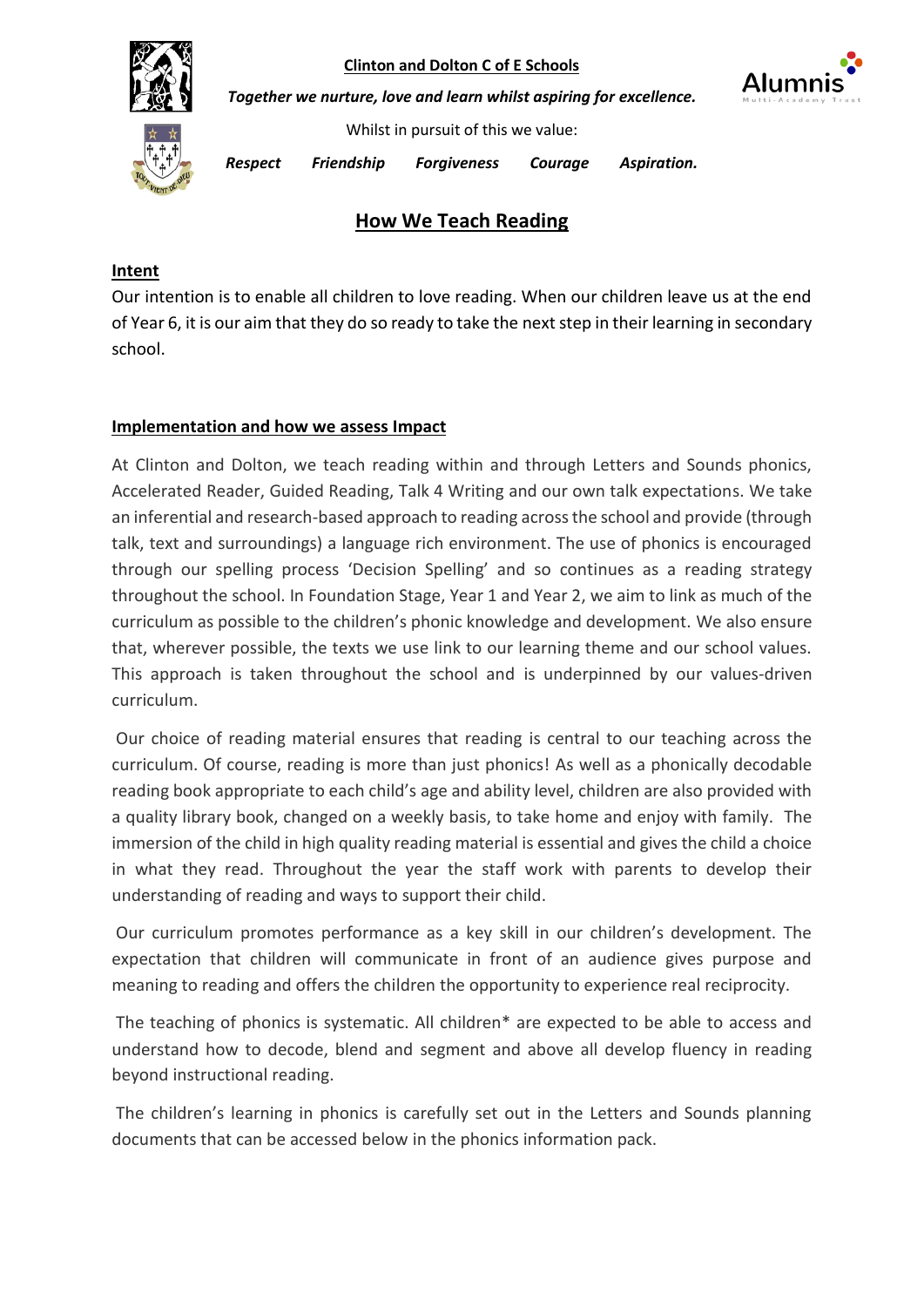



*Together we nurture, love and learn whilst aspiring for excellence.*

Whilst in pursuit of this we value:

*Respect Friendship Forgiveness Courage Aspiration.* 

The development through phonics is separated into phases as the table below shows:

| <b>Phase</b>                           | <b>Phonic Knowledge and Skills</b>                                                                                                                                                                                                                                                                                                                                    |
|----------------------------------------|-----------------------------------------------------------------------------------------------------------------------------------------------------------------------------------------------------------------------------------------------------------------------------------------------------------------------------------------------------------------------|
| Phase One (Nursery)                    | Activities are divided into seven aspects,<br>including<br>environmental<br>sounds,<br>instrumental sounds, body sounds, rhythm<br>and rhyme, alliteration, voice sounds and<br>finally oral blending and segmenting.                                                                                                                                                 |
| Phase Two (Reception) up to 6 weeks    | Learning 19 letters of the alphabet and one<br>sound for each. Blending sounds together to<br>make<br>words.<br>Segmenting words into their<br>separate<br>sounds. Beginning to read simple captions.                                                                                                                                                                 |
| Phase Three (Reception) up to 12 weeks | The remaining 7 letters of the alphabet, one<br>sound for each. Graphemes such as ch, oo,<br>th representing the remaining phonemes<br>not covered by single letters. Reading<br>captions, sentences and questions.<br>On completion of this phase, children will<br>have learnt the "simple code", i.e. one<br>grapheme for each phoneme in the English<br>language. |
| Phase Four (Reception) 4 to 6 weeks    | No.<br>grapheme-phoneme<br>new<br>correspondences are taught in this phase.<br>Children learn to blend and segment longer<br>words with adjacent consonants, e.g. swim,<br>clap, jump.                                                                                                                                                                                |
| Phase Five (Throughout Year 1)         | Now we move on to the "complex code".<br>Children learn more graphemes for the<br>phonemes which they already know, plus<br>different<br>of<br>pronouncing<br>the<br>ways<br>graphemes they already know.                                                                                                                                                             |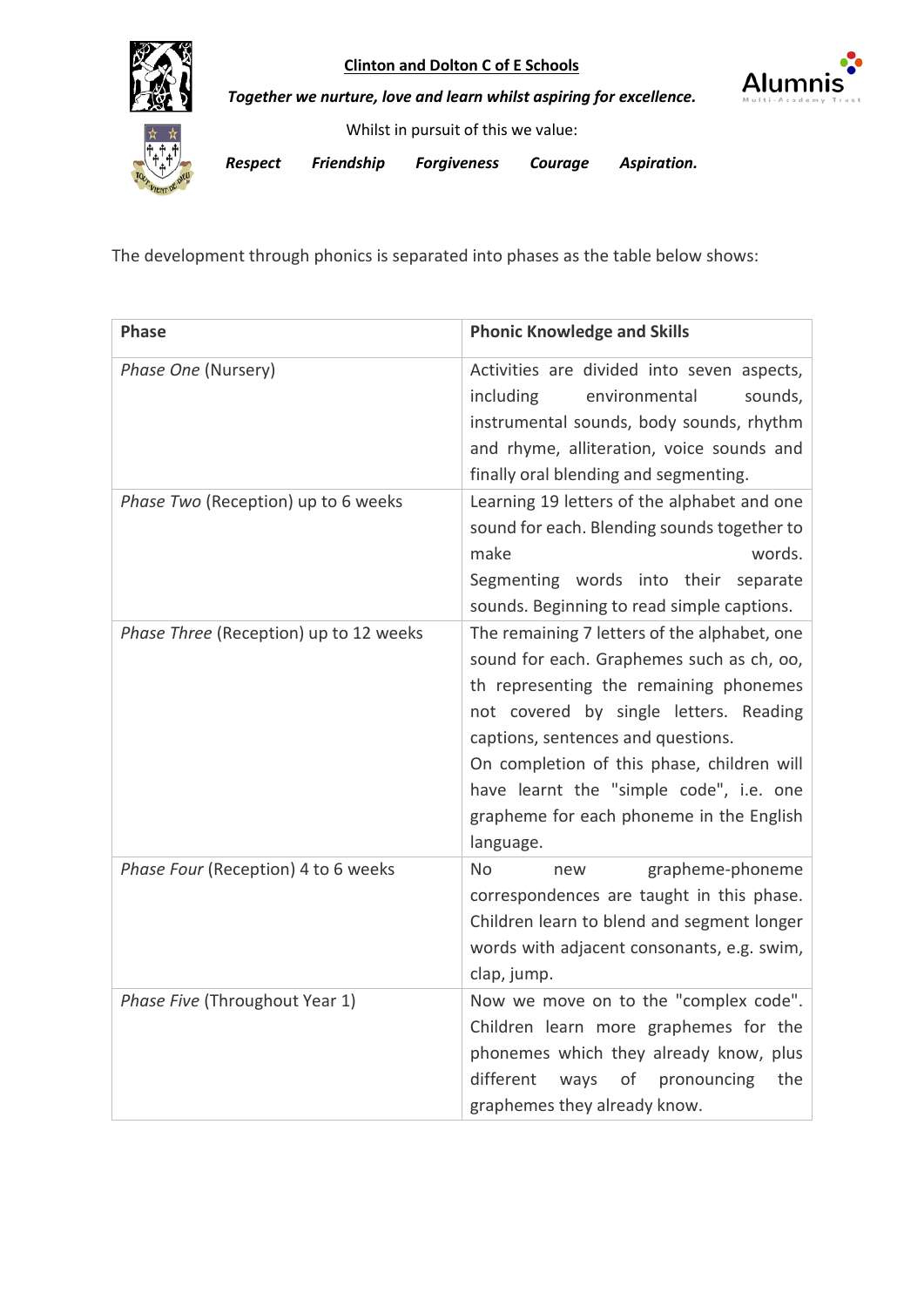

*Together we nurture, love and learn whilst aspiring for excellence.*



Whilst in pursuit of this we value:

*Respect Friendship Forgiveness Courage Aspiration.* 

The timings are dependent on the children's additional needs and development - but we aim to be as consistent as possible. This ensures we have the right amount of pace and coverage essential in sustaining learning development.

As far as possible early reading is supported individually, although we do not have the resources to hear all children read individually on a regular basis. The teachers will assess which children need additional help to catch up and ask the parents to work with them at home. Children take reading books home and parents are given guidance on good strategies to use when reading with their children.

In order to make the teaching of reading manageable across the school we read in groups. The groups will be of a similar ability to allow for good discussion about the text. Where appropriate, classes can incorporate a whole class session into their reading learning. These daily sessions last for up to 30 minutes and focus on the development of inference and summary skills. These skills are: vocabulary, infer, predict, explain, retrieve and summarise. The text used is a class one, and often feeds into the topic. This allows reading to span the whole curriculum, with the text often leading into other lessons later in the day. Writing sequences are also often drawn from the same text. These whole class reading sessions are supported by smaller guided sessions twice weekly for readers who require extra provision.

As the children progress through their education, we assess their reading performance using different strategies. From Year 2 upwards, children undertake a comprehension test in January and at the end of the Summer term to underpin teacher assessment. If a child is not making the progress a teacher would expect they will try and intervene through differentiated questioning and provision during quality first teaching. If the child begins to fall behind the teacher will work with them, probably in a group, to meet their 'need'. As phonics is synthetic we expect all\* children to make the appropriate progress and pass the phonic check in Year 1. Moving into Year 2, using disadvantage funding, we offer targeted interventions which are teacher or T.A. led. There is also a Reading Recovery-trained practitioner who works within Alumnis Multi Academy Trust and is available to provide support where possible.

Children are moved on to the Accelerated Reader programme when they are deemed fluent and able to support their own reading independently using the skills they have acquired. The Accelerated Reader programme supports the transition from phonics-based learning, allowing children access to a wider range of quality texts of different genres. These texts continue to support decoding and inference within a level appropriate to the child. As part of the Accelerated Reader programme, children undergo regular reading assessments (Star Tests) which assess their reading age and adjust their Zone of Proximal Development (ZPD) accordingly. Upon finishing a text, children are also able to take quizzes which test their comprehension skills.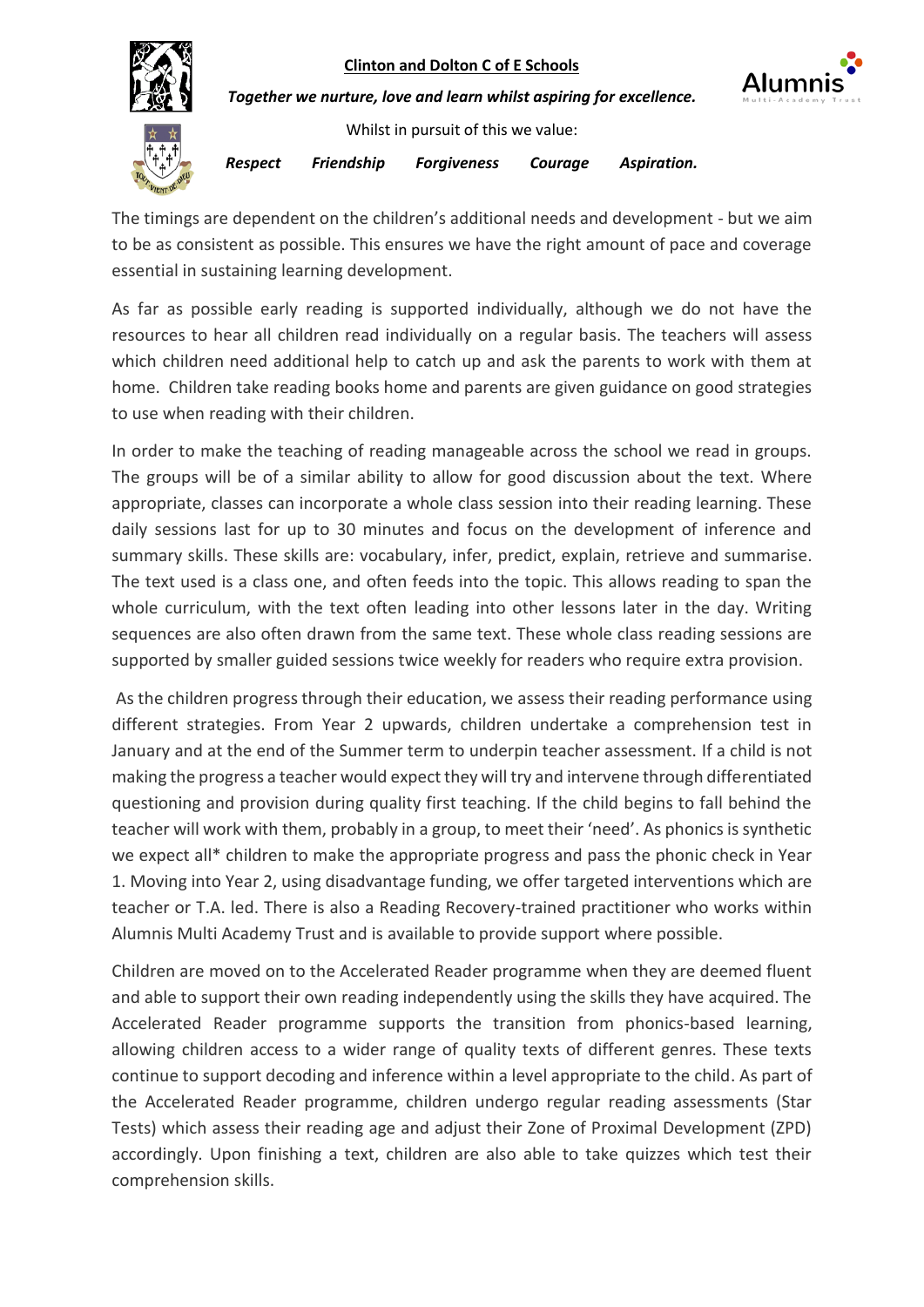

In order that all children understand their teacher we have a school wide system for ensuring continuity in the delivery of phonics in the naming, sounding, blending and segmenting phases. This is linked into our early instruction of handwriting , where the teacher is expected to provide writing and practise reading opportunities in line with the learning in phonics (see phonics information below).

*Note: The \* is used to show that while we have expectations that all children could make the appropriate learning development SEND sometimes means that this expectation is not possible. Children with such challenges will be on our SEND register and have an appropriate learning target.*

Resources

<http://www.letters-and-sounds.com/> for parents and teachers

# **Phonics Information Pack (2019-20)**

At Clinton and Dolton we follow the Letters and Sounds programme for our teaching of phonics. Letters and Sounds is a phonics resource published by the Department for Education and Skills.

# **The Terminology**

# **Phoneme**

A phoneme is the smallest unit of sound in a word. It is generally accepted that most varieties of spoken English use about 44 phonemes.

# **Grapheme**

A grapheme is a symbol of a phoneme. It is a letter or a group of letters representing a sound.

**Segmenting and Blending Segmenting and Segmenting and Blending** Segmenting consists of breaking down words into phonemes in order to spell them. Blending consists of building words from phonemes to read. Both skills are important.

# **Digraph**

This is when two letters come together to make a phoneme. For example, /oa/ makes the middle sound in 'boat' and is also known as a vowel digraph because it is made up of vowels. There are also consonant digraphs such as /ch/, /sh/ and /th/.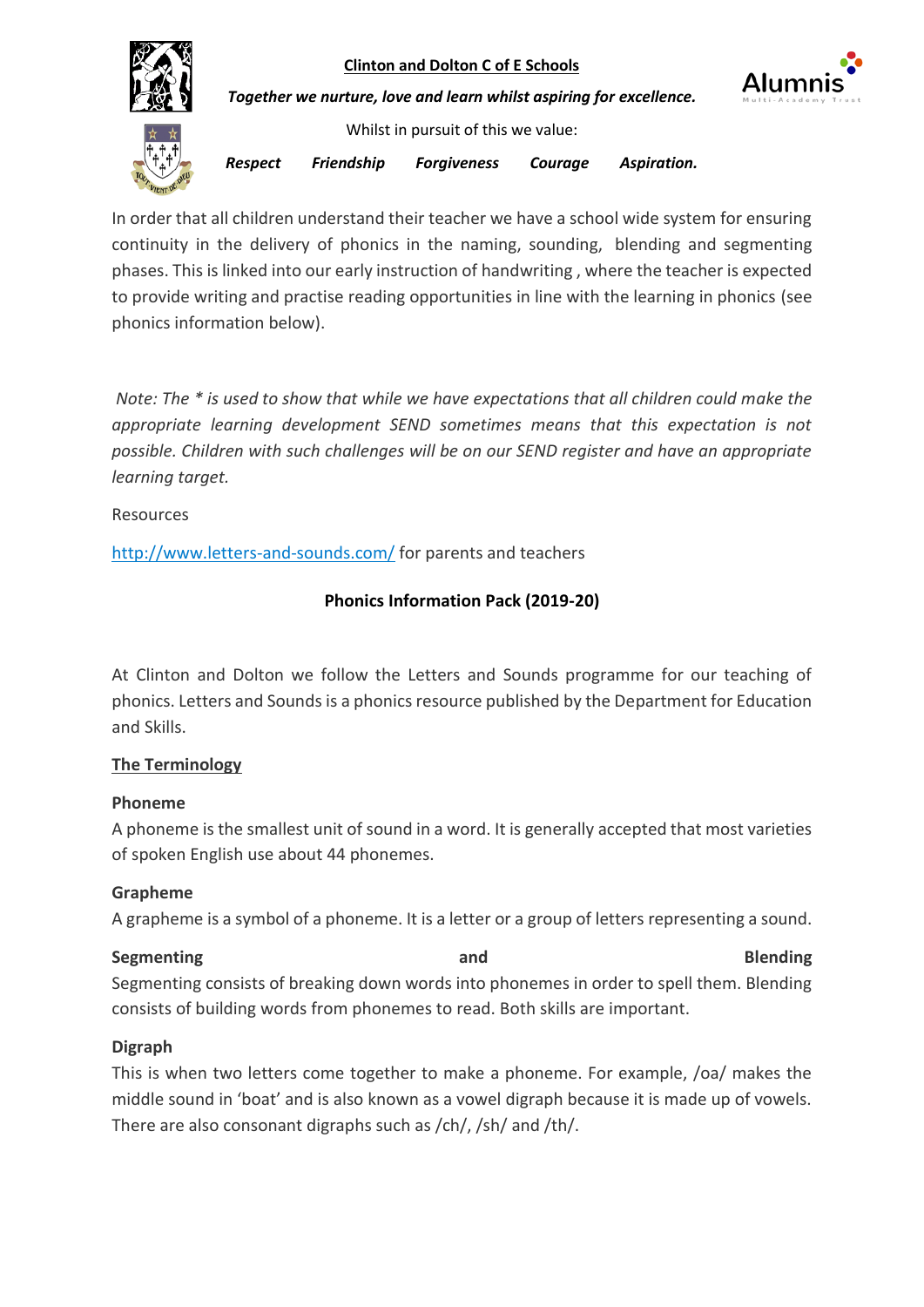



*Together we nurture, love and learn whilst aspiring for excellence.*

Whilst in pursuit of this we value:

*Respect Friendship Forgiveness Courage Aspiration.* 

# **Trigraph**

This is when three letters come together to make one phoneme, for example /igh/, which makes the middle sound in 'light'.

# **Quadgraph**

This is when four letters come together to make one phoneme, for example /tion/ makes the last sound in 'exception'.

# **Split** Digraph

A digraph in which two letters are not adjacent but still make one sound. An example of this is found in make.

## **Abbreviations**

VC, CVC and CCVC are the respective abbreviations for vowel-consonant, consonant-vowelconsonant, consonant-consonant-vowel-consonant, and are used to describe the order of graphemes in words. For example, 'am' is a VC word, 'slam' is a CCVC word, etc.

| Phase 2                           | Phase 3             | Phase 4          | Phase 5               |
|-----------------------------------|---------------------|------------------|-----------------------|
| <b>New</b>                        | <b>New</b>          | No<br>new        | <b>New</b>            |
| graphemes:                        | graphemes:          | graphemes are    | graphemes:            |
| s, a, t, p, l, n, m, $ $          | j, v, w, x, z, zz   | introduced.      | ay, ou, ie, ea, ay,   |
| d, g, o, c, k, ck, e, $\parallel$ | New consonant       | Emphasis is on   | ir, ue, aw, wh,       |
| u, r, h, b, f, ff, I,             | digraphs:           | spelling<br>and  | ph, ew, oe, au,       |
| II, ss                            | ch, sh, ng, th      | adjacent         | ey, a_e, e_e,         |
|                                   | <b>New</b><br>vowel | consonants:      | $i_e$ , $o_e$ , $u_e$ |
|                                   | digraphs:           | CVCC and CCVC    |                       |
|                                   | ai, ee, igh, oa,    | words            |                       |
|                                   | oo, ar, or, ur,     |                  |                       |
|                                   | ow, oi, ear, air,   |                  |                       |
|                                   | ure, er             |                  |                       |
| Tricky<br>words:                  | Tricky<br>words:    | Tricky<br>words: | Tricky<br>words:      |
| the                               | he                  | said             | oh                    |
| to                                | she                 | have             | their                 |
| no                                | we                  | like             | people                |
| go                                | me                  | SO,              | Mr                    |
|                                   | be                  | do               | Mrs                   |